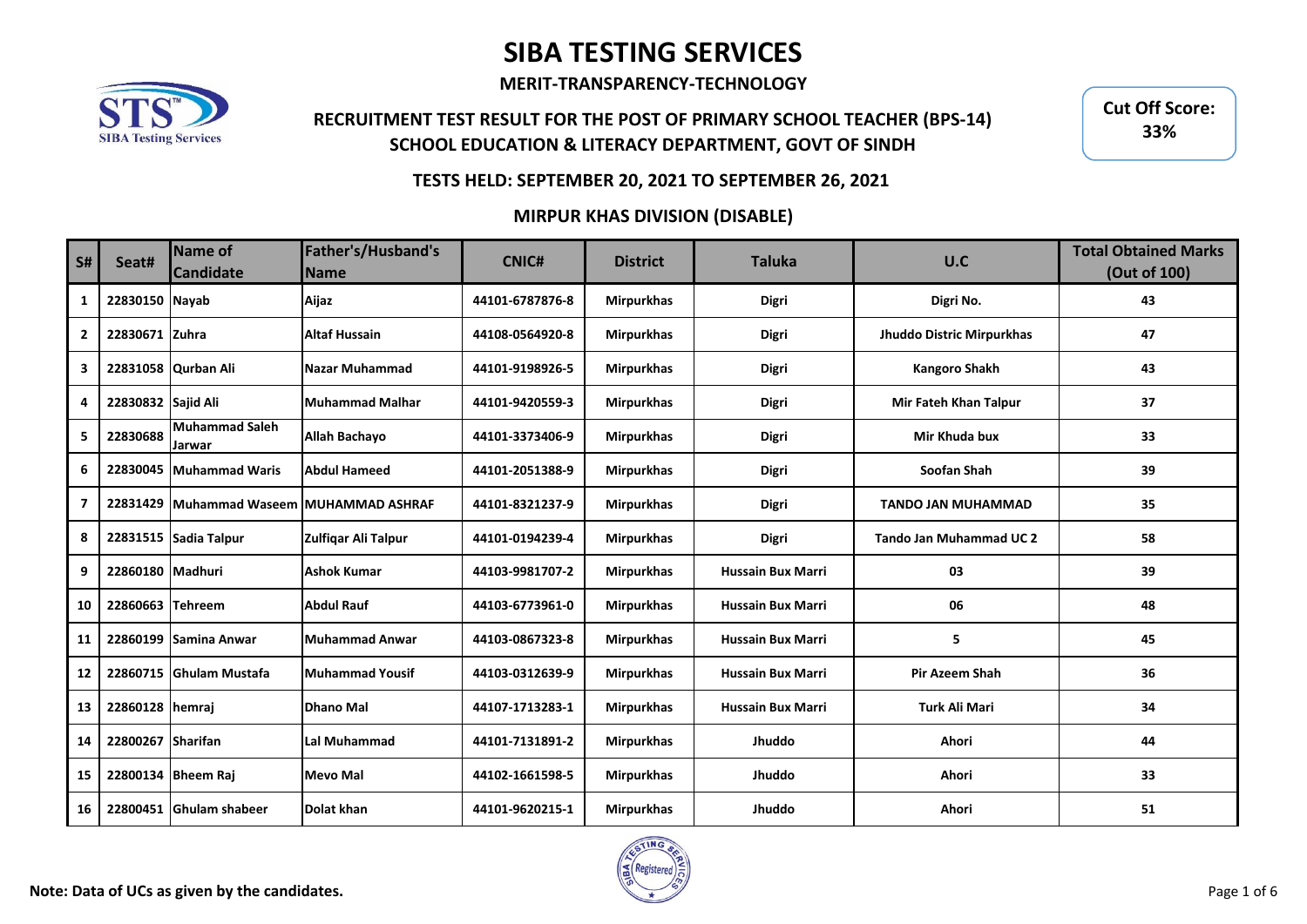**MERIT-TRANSPARENCY-TECHNOLOGY**

## **RECRUITMENT TEST RESULT FOR THE POST OF PRIMARY SCHOOL TEACHER (BPS-14) SCHOOL EDUCATION & LITERACY DEPARTMENT, GOVT OF SINDH**

**Cut Off Score: 33%**

### **TESTS HELD: SEPTEMBER 20, 2021 TO SEPTEMBER 26, 2021**

### **MIRPUR KHAS DIVISION (DISABLE)**

| <b>S#</b> | Seat#                    | Name of<br><b>Candidate</b> | Father's/Husband's<br><b>Name</b>       | <b>CNIC#</b>    | <b>District</b>   | <b>Taluka</b>              | U.C                                             | <b>Total Obtained Marks</b><br>(Out of 100) |
|-----------|--------------------------|-----------------------------|-----------------------------------------|-----------------|-------------------|----------------------------|-------------------------------------------------|---------------------------------------------|
| 17        |                          | 22800726 Vinod Kumar        | Aalo                                    | 44101-7409852-1 | <b>Mirpurkhas</b> | Jhuddo                     | <b>Dilawar Hussain</b>                          | 50                                          |
| 18        |                          | 22800570 Abdul Razzaque     | <b>Jumoon</b>                           | 44101-8563887-7 | <b>Mirpurkhas</b> | Jhuddo                     | <b>Fazal Bhambharo</b>                          | 45                                          |
| 19        |                          | 22800231 Shahid Anwer       | <b>Muhammad Anwer</b><br><b>Bhurgri</b> | 44101-0154542-9 | <b>Mirpurkhas</b> | Jhuddo                     | Jhuddo                                          | 59                                          |
| 20        |                          | 22800033 NOSHAD AHMED       | <b>KHUDA BUX</b>                        | 44101-9018552-1 | <b>Mirpurkhas</b> | Jhuddo                     | jhuddo                                          | 35                                          |
| 21        |                          | 22810140 Muhammad Akram     | <b>Abdul Razzak</b>                     | 44102-0405771-1 | <b>Mirpurkhas</b> | <b>Kot Ghulam Mohammad</b> | Rafi Kachelo                                    | 58                                          |
| 22        |                          | 22821438 Samreena rehman    | <b>Abdul Rehman</b>                     | 44103-2920284-4 | <b>Mirpurkhas</b> | <b>Mirpur Khas</b>         | 01                                              | 37                                          |
| 23        | 22820329   farhan ali    |                             | Shoukat ali                             | 44103-9426885-7 | <b>Mirpurkhas</b> | <b>Mirpur Khas</b>         | 03                                              | 35                                          |
| 24        | <b>22821695 JAVEREYA</b> |                             | <b>Iftekhar Ahmed Ghouri</b>            | 44103-5539867-0 | <b>Mirpurkhas</b> | <b>Mirpur Khas</b>         | 1                                               | 41                                          |
| 25        |                          | 22821196 Razia Sultan       | <b>Sultan Ahmed</b>                     | 44103-4922007-2 | <b>Mirpurkhas</b> | <b>Mirpur Khas</b>         | 4-Hussain Bux Mari                              | 59                                          |
| 26        |                          | 22821638 Hafiz Ahmed        | <b>Ahmed Ali</b>                        | 44103-0100614-9 | <b>Mirpurkhas</b> | <b>Mirpur Khas</b>         | 8                                               | 63                                          |
| 27        | 22820002 Mansingh        |                             | <b>Mangho</b>                           | 44103-9825770-3 | <b>Mirpurkhas</b> | <b>Mirpur Khas</b>         | Jhuluri                                         | 33                                          |
| 28        |                          | 22820932 Maaz Khan          | <b>Ashfaque Muhammad</b><br>Khan        | 44103-6795043-7 | <b>Mirpurkhas</b> | <b>Mirpur Khas</b>         | <b>Mirpurkhas</b>                               | 55                                          |
| 29        |                          | 22821191 FARAZ HUSSAIN      | <b>IFTIKHAR HUSSAIN</b>                 | 44103-6828193-5 | <b>Mirpurkhas</b> | <b>Mirpur Khas</b>         | <b>MUNICIPAL COMMITTEE</b><br><b>MIRPURKHAS</b> | 48                                          |
| 30        | 22821299                 | Zeeshan Masood<br>Khan      | <b>Masood Alarm khan</b>                | 44103-9014574-3 | <b>Mirpurkhas</b> | <b>Mirpur Khas</b>         | UC/8                                            | 49                                          |
| 31        | 22840118 Shahid          |                             | <b>ACHAR</b>                            | 44103-6202437-1 | <b>Mirpurkhas</b> | Shujabad                   | <b>Makhan Samoon</b>                            | 54                                          |
| 32        |                          | 22840162 Shahnaz Akhtar     | <b>Tahir Ashraf Hashmi</b>              | 44103-1840935-6 | <b>Mirpurkhas</b> | Shujabad                   | mirwah gorchani                                 | 33                                          |

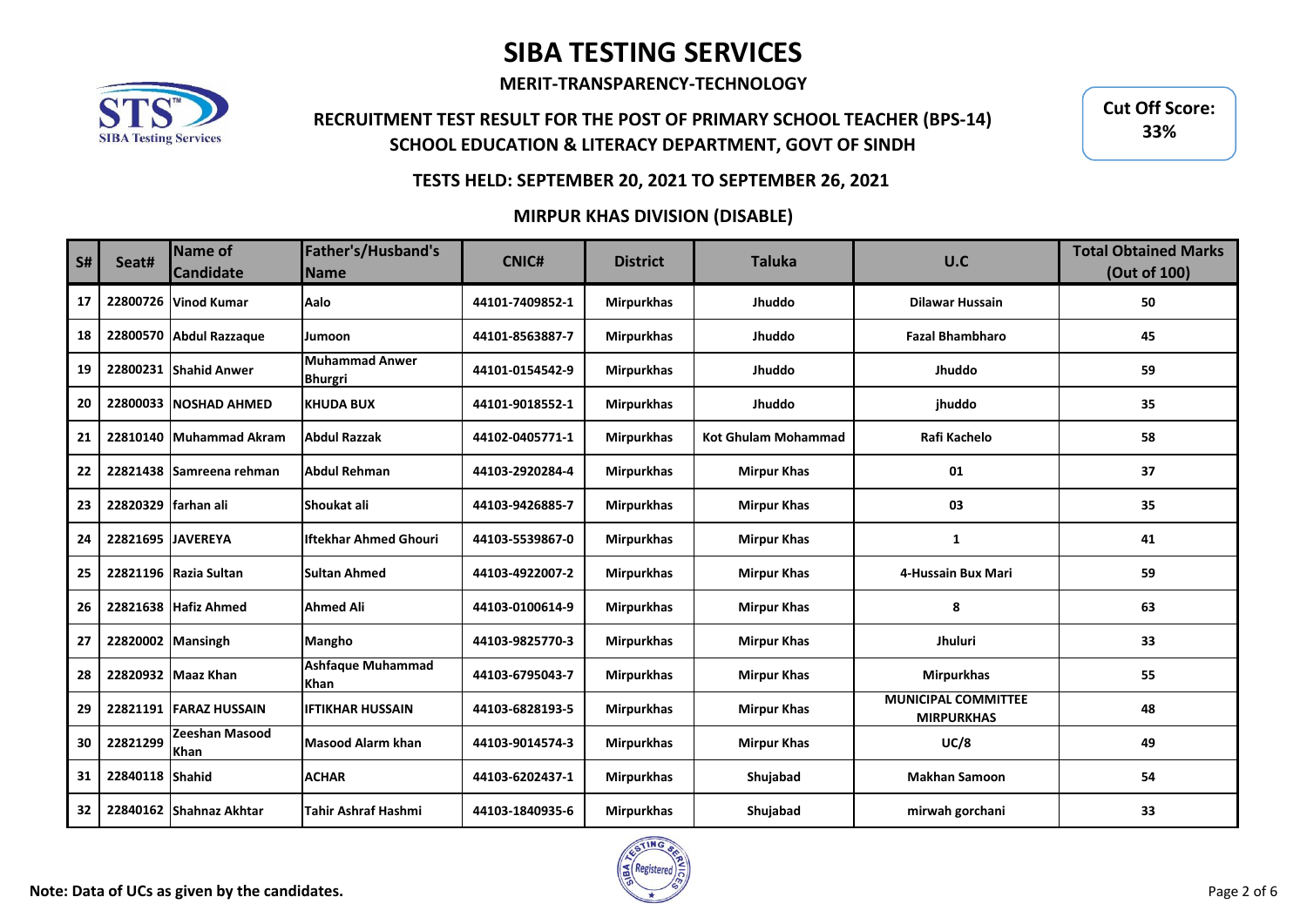**MERIT-TRANSPARENCY-TECHNOLOGY**

## **RECRUITMENT TEST RESULT FOR THE POST OF PRIMARY SCHOOL TEACHER (BPS-14) SCHOOL EDUCATION & LITERACY DEPARTMENT, GOVT OF SINDH**

**Cut Off Score: 33%**

### **TESTS HELD: SEPTEMBER 20, 2021 TO SEPTEMBER 26, 2021**

### **MIRPUR KHAS DIVISION (DISABLE)**

| <b>S#</b> | Seat#              | <b>Name of</b><br><b>Candidate</b>       | Father's/Husband's<br><b>Name</b>                | <b>CNIC#</b>    | <b>District</b>   | <b>Taluka</b>   | U.C                     | <b>Total Obtained Marks</b><br>(Out of 100) |
|-----------|--------------------|------------------------------------------|--------------------------------------------------|-----------------|-------------------|-----------------|-------------------------|---------------------------------------------|
| 33        |                    | 22840047 LAKHMIR KHAN                    | <b>HAMEER</b>                                    | 44103-9374534-1 | <b>Mirpurkhas</b> | Shujabad        | <b>UC MAKHAN SAMOON</b> | 55                                          |
| 34        |                    |                                          | 22850236 Hafiz Younus Rehman Abdul Rehman Narejo | 42501-8008429-3 | <b>Mirpurkhas</b> | Sindhri         | Kheerao                 | 39                                          |
| 35        |                    | 22850228 Fazal ahmed                     | Ahmed                                            | 44103-0825720-5 | <b>Mirpurkhas</b> | Sindhri         | Uc Jhurbi               | 34                                          |
| 36        |                    | 22911141 Reejhu mal                      | <b>Bharu</b>                                     | 44301-6086575-1 | Tharparkar        | Chachro         | Janjhi                  | 44                                          |
| 37        |                    | 22910670 Sadam Hussain                   | Muhammad Juman                                   | 44301-7219535-9 | Tharparkar        | Chachro         | Laplo                   | 37                                          |
| 38        |                    | 22911103 Roshan Ul Din                   | <b>Allah Dino</b>                                | 44301-5860841-1 | Tharparkar        | Chachro         | Rajoro                  | 36                                          |
| 39        |                    | 22910635 Mir Muhammad                    | Qasim                                            | 44301-0581228-7 | Tharparkar        | Chachro         | Town committee chachro  | 34                                          |
| 40        |                    | 22920533 Mohammad Hashim                 | <b>Ahmed Khan</b>                                | 44302-1912138-5 | Tharparkar        | <b>Diplo</b>    | <b>Bhittaro</b>         | 36                                          |
| 41        | 22920310 Aijaz Ali |                                          | <b>ALI AKBAR</b>                                 | 44302-3602770-9 | Tharparkar        | <b>Diplo</b>    | <b>DIPLO</b>            | 33                                          |
| 42        |                    | 22920100 Hishmat Rai                     | <b>Mahroo Mal</b>                                | 44302-3384696-9 | Tharparkar        | <b>Diplo</b>    | Sobhiyar                | 54                                          |
| 43        | 22930232 Sispal    |                                          | Jawaro                                           | 44305-0342334-3 | Tharparkar        | Islamkot        | Jendo dars/Islamkot     | 35                                          |
| 44        | 22930173 Mehtab    |                                          | Jesso Mal                                        | 44303-3576620-5 | Tharparkar        | <b>Islamkot</b> | Singaro Islamkot        | 33                                          |
| 45        | 22890173 Gohar lal |                                          | Sonji Mal                                        | 44302-4738323-1 | Tharparkar        | Kaloi           | <b>Bhitaro</b>          | 39                                          |
| 46        |                    | 22890317 Abdul Azeem Soomro Abdul Rehman |                                                  | 44303-9614192-9 | Tharparkar        | Kaloi           | <b>Bhitaro</b>          | 49                                          |
| 47        |                    | 22900186 Santosh Kumar                   | <b>Basar mal</b>                                 | 44303-4413694-3 | Tharparkar        | Mithi           | <b>Bhakuo</b>           | 46                                          |
| 48        |                    | 22900923 Ameet Gul                       | <b>Nandlal</b>                                   | 44301-8961447-5 | Tharparkar        | Mithi           | Chelhar                 | 47                                          |

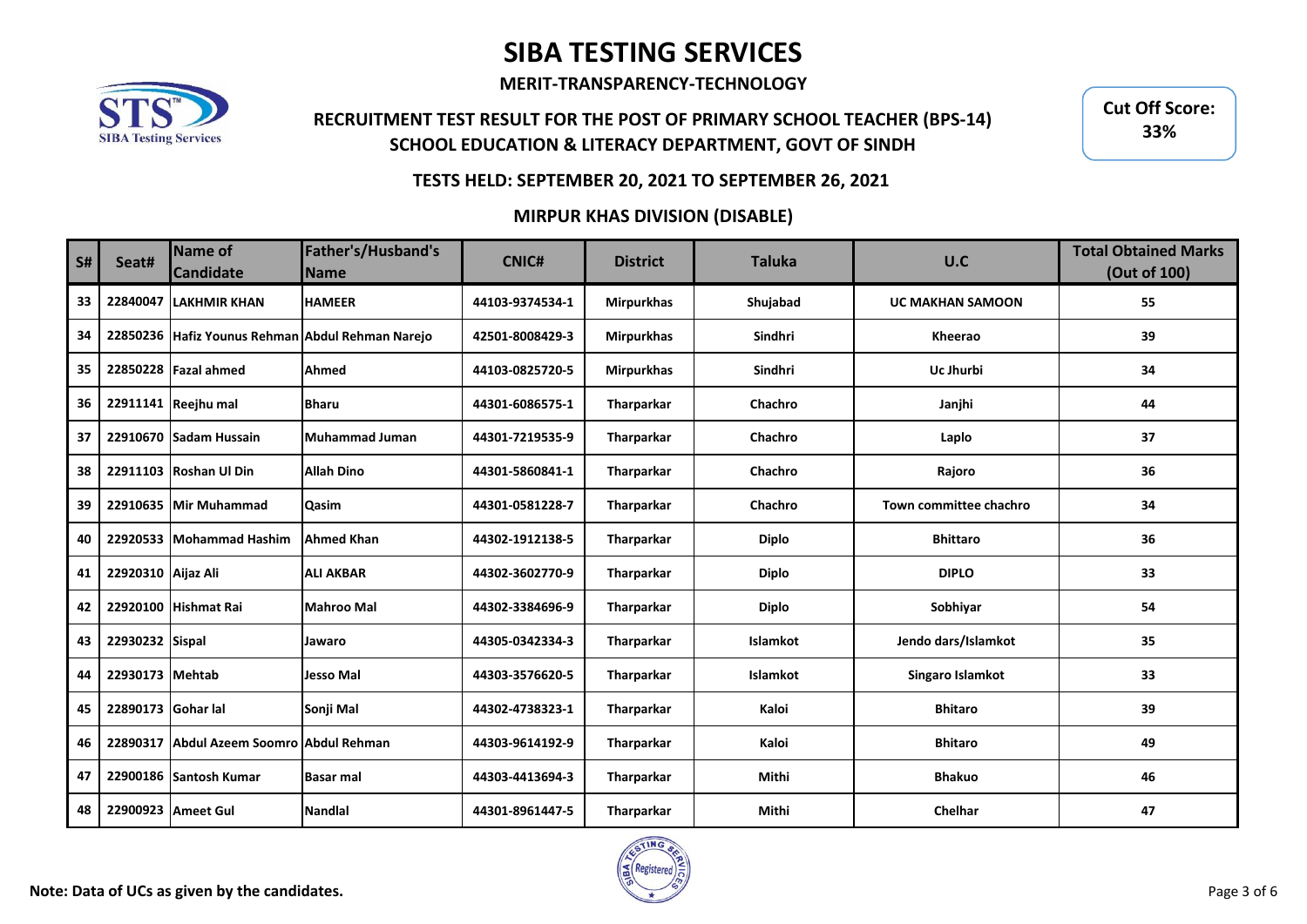**MERIT-TRANSPARENCY-TECHNOLOGY**

## **RECRUITMENT TEST RESULT FOR THE POST OF PRIMARY SCHOOL TEACHER (BPS-14) SCHOOL EDUCATION & LITERACY DEPARTMENT, GOVT OF SINDH**

**Cut Off Score: 33%**

### **TESTS HELD: SEPTEMBER 20, 2021 TO SEPTEMBER 26, 2021**

### **MIRPUR KHAS DIVISION (DISABLE)**

| <b>S#</b> | Seat#             | Name of<br><b>Candidate</b>             | Father's/Husband's<br><b>Name</b> | <b>CNIC#</b>    | <b>District</b> | <b>Taluka</b> | U.C                          | <b>Total Obtained Marks</b><br>(Out of 100) |
|-----------|-------------------|-----------------------------------------|-----------------------------------|-----------------|-----------------|---------------|------------------------------|---------------------------------------------|
| 49        |                   | 22900974 Inaam Ullah                    | <b>Muhammad Hassan</b>            | 44303-6131184-1 | Tharparkar      | Mithi         | <b>Malanhore Veena</b>       | 43                                          |
| 50        | 22900852 ANEEL    |                                         | <b>MOHAN LAL</b>                  | 44303-6902861-1 | Tharparkar      | Mithi         | <b>MALANHORE VEENA</b>       | 42                                          |
| 51        |                   | 22900437 NEETA BAI                      | <b>PARUMAL KHATRI</b>             | 44303-4630898-4 | Tharparkar      | Mithi         | <b>MITHI</b>                 | 54                                          |
| 52        |                   | 22900341 Jagdesh Kumar                  | Arjan                             | 44102-6739770-9 | Tharparkar      | Mithi         | Mithi                        | 37                                          |
| 53        |                   | 22901755 Mukesh Kumar                   | Lachhmanji                        | 44303-7700024-5 | Tharparkar      | Mithi         | <b>Mithrio Bhatti</b>        | 37                                          |
| 54        |                   | 22900790 Shushela Bai                   | Tanweer                           | 42201-6100858-2 | Tharparkar      | Mithi         | <b>Mithrio Bhatti</b>        | 35                                          |
| 55        |                   | 22870464 DoulatRam                      | <b>Soomar Mal</b>                 | 44304-6330494-1 | Tharparkar      | Nagarparkar   | <b>Dabho</b>                 | 34                                          |
| 56        |                   | 22870071 ABDULLAH                       | <b>LUQMAN</b>                     | 44304-9537223-7 | Tharparkar      | Nagarparkar   | <b>HARHO</b>                 | 34                                          |
| 57        |                   | 22870215 Harish Kumar                   | <b>Dharoo Mal</b>                 | 44304-5941921-7 | Tharparkar      | Nagarparkar   | Pithapur                     | 63                                          |
| 58        |                   | 22870137   Din Muhammad                 | <b>Abdul Wahid</b>                | 44304-9960278-3 | Tharparkar      | Nagarparkar   | U/C Satidehra                | 36                                          |
| 59        |                   | 22951239 Mushtaque Ahmed                | Muhammad Yousaf                   | 44404-1408289-1 | <b>Umerkot</b>  | Kunri         | Chhajro                      | 39                                          |
| 60        |                   | 22950704 Huma javed                     | <b>Javed Iqbal</b>                | 44104-0534815-4 | <b>Umerkot</b>  | Kunri         | Kunri                        | 34                                          |
| 61        |                   | 22950988 Tulsee Das                     | Oogo Mal                          | 44404-6961583-1 | <b>Umerkot</b>  | Kunri         | <b>Kunri Memon</b>           | 45                                          |
| 62        | 22950440          | <b>Muhammad Sayyam</b><br><b>Safdar</b> | Safdar Iqbal                      | 44104-9700116-7 | <b>Umerkot</b>  | Kunri         | <b>Memon Kunri</b>           | 46                                          |
| 63        | 22950634 Manjhi   |                                         | <b>MOHEN</b>                      | 44404-9646336-9 | <b>Umerkot</b>  | Kunri         | <b>Shaheed Mai Bakhtawar</b> | 48                                          |
| 64        | 22950742 Asad Ali |                                         | <b>Abdul Ghaffar</b>              | 44104-5603390-7 | <b>Umerkot</b>  | Kunri         | <b>TC KUNRI</b>              | 34                                          |

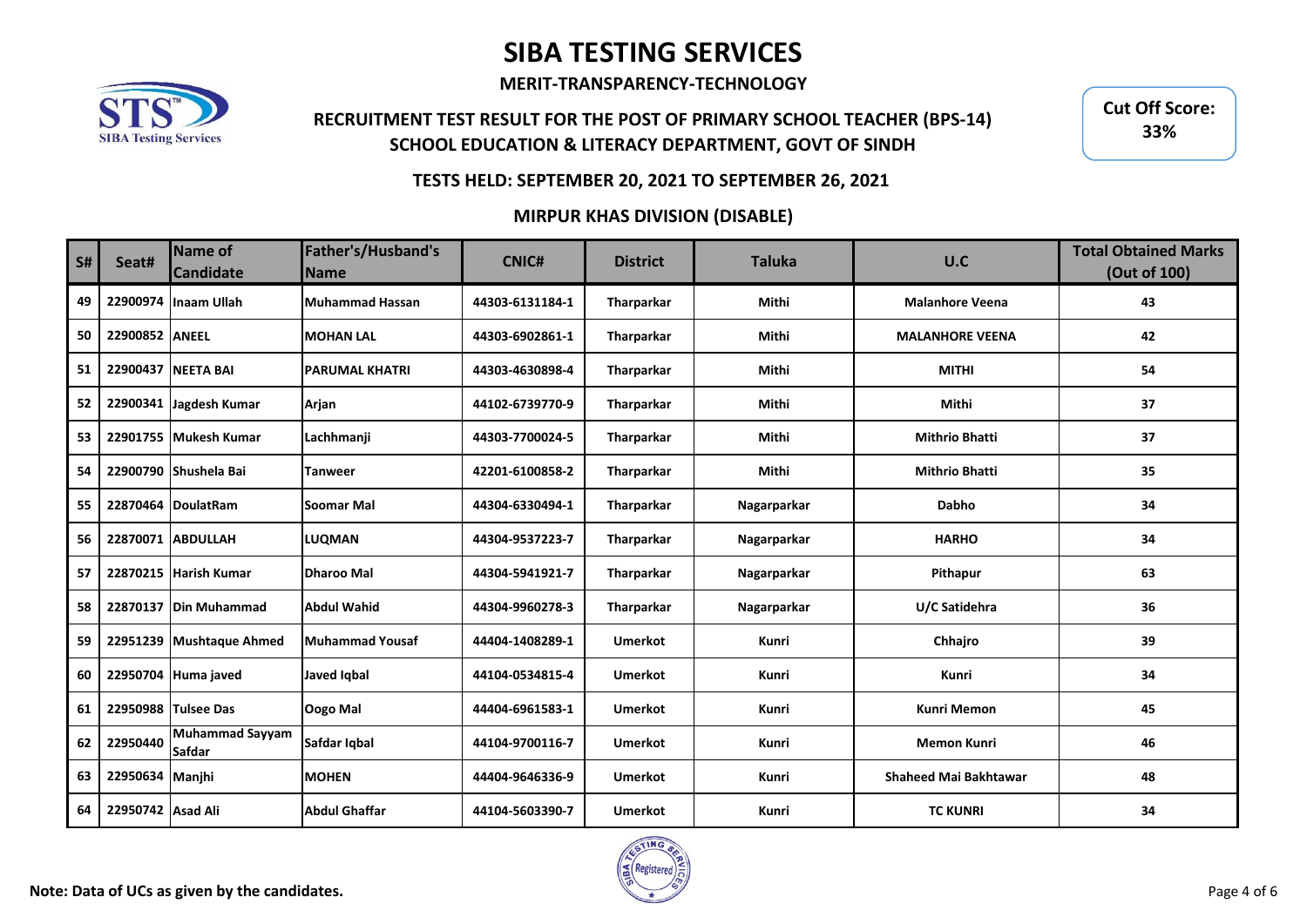**MERIT-TRANSPARENCY-TECHNOLOGY**

## **RECRUITMENT TEST RESULT FOR THE POST OF PRIMARY SCHOOL TEACHER (BPS-14) SCHOOL EDUCATION & LITERACY DEPARTMENT, GOVT OF SINDH**

**Cut Off Score: 33%**

### **TESTS HELD: SEPTEMBER 20, 2021 TO SEPTEMBER 26, 2021**

#### **MIRPUR KHAS DIVISION (DISABLE)**

| <b>S#</b> | Seat#               | <b>Name of</b><br><b>Candidate</b> | Father's/Husband's<br><b>Name</b> | <b>CNIC#</b>    | <b>District</b> | <b>Taluka</b>  | U.C                                                  | <b>Total Obtained Marks</b><br>(Out of 100) |
|-----------|---------------------|------------------------------------|-----------------------------------|-----------------|-----------------|----------------|------------------------------------------------------|---------------------------------------------|
| 65        |                     | 22960478 Sadam Hussain             | <b>Muhammad Ilyas</b>             | 44403-0556067-7 | <b>Umerkot</b>  | Pithoro        | Chachhro@Ghulam Hyder Shah                           | 37                                          |
| 66        |                     | 22960369 Shahnawaz                 | <b>Muhammad Usman</b>             | 44403-5135647-1 | <b>Umerkot</b>  | Pithoro        | <b>Shah Mardan Shah</b>                              | 33                                          |
| 67        |                     | 22960079 Ahmed Khan                | <b>Sikandar Ali</b>               | 44403-8839881-3 | <b>Umerkot</b>  | Pithoro        | <b>UC Ghulam Nabi Shah</b>                           | 33                                          |
| 68        | 22970667 GULZNAZ    |                                    | <b>MUSHTAQUE AHMED</b>            | 44402-4319369-2 | <b>Umerkot</b>  | Samaro         | Samaro                                               | 48                                          |
| 69        |                     | 22942076 Niaz Ahmed                | Rukan ul din                      | 44401-3503212-7 | <b>Umerkot</b>  | <b>Umerkot</b> | <b>Ata Mohammed Pali</b>                             | 43                                          |
| 70        |                     | 22943124 Bakhtawar                 | <b>Fateh Muhammad</b>             | 44401-7225696-8 | <b>Umerkot</b>  | <b>Umerkot</b> | <b>Debo</b>                                          | 35                                          |
| 71        |                     | 22941025 MURTAZA ALI               | <b>HAJI</b>                       | 44107-6673962-1 | <b>Umerkot</b>  | <b>Umerkot</b> | <b>DHORONARO</b>                                     | 40                                          |
| 72        | 22940785 Shanker    |                                    | Pehlaj                            | 44107-1168086-5 | <b>Umerkot</b>  | <b>Umerkot</b> | Gapna                                                | 53                                          |
| 73        | 22942710 Rahim      |                                    | Chatoon                           | 44401-3055960-7 | <b>Umerkot</b>  | <b>Umerkot</b> | Kaplore                                              | 33                                          |
| 74        | 22940096            | Muhammad Akbar<br>Palli            | Muhammad Iqbal                    | 44107-4879326-3 | <b>Umerkot</b>  | <b>Umerkot</b> | Koonjeli                                             | 41                                          |
| 75        |                     | 22941495 Haque Nawaz               | Kamal                             | 44401-7788918-1 | <b>Umerkot</b>  | <b>Umerkot</b> | Mahendre jo par                                      | 35                                          |
| 76        |                     | 22943284 Koshlia Bai               | <b>Aassan Das</b>                 | 44401-2428384-2 | <b>Umerkot</b>  | <b>Umerkot</b> | <b>MC Umerkot</b>                                    | 38                                          |
| 77        |                     | 22941185 IMTIAZ ALI                | Aijaz Ali                         | 44401-7277699-7 | <b>Umerkot</b>  | <b>Umerkot</b> | Mir Wali Muhammad Khan Talpur                        | 34                                          |
| 78        |                     | 22943096 Sarwar Ali                | Muhammad Juman                    | 44401-0466974-1 | <b>Umerkot</b>  | <b>Umerkot</b> | <b>Munciple Committee Umerkot</b><br><b>Ward #14</b> | 41                                          |
| 79        | 22943045 Shanti Bai |                                    | <b>Shanker Lal</b>                | 44401-5114775-8 | <b>Umerkot</b>  | <b>Umerkot</b> | <b>Municipal Committee Umerkot</b>                   | 34                                          |
| 80        |                     | 22941737   Din muhammad            | <b>Abdul Rahim</b>                | 44107-1161766-3 | <b>Umerkot</b>  | <b>Umerkot</b> | New chhore                                           | 38                                          |